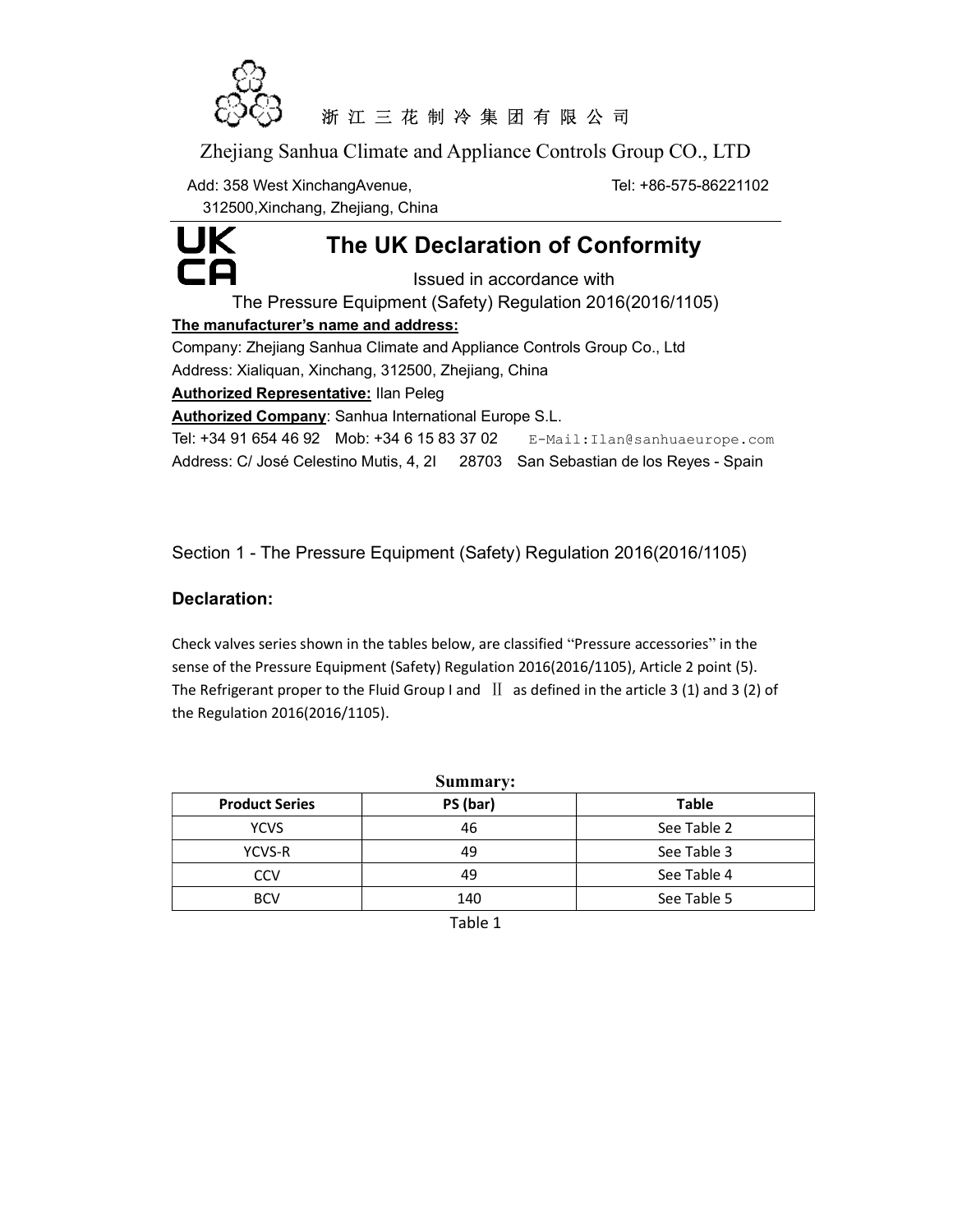## Description of Products:

| Description of Frounces. |                 |                   |                      |                                                                        |                    |                                                                        |
|--------------------------|-----------------|-------------------|----------------------|------------------------------------------------------------------------|--------------------|------------------------------------------------------------------------|
| TS (°C)                  | $-50$ to $+140$ |                   | Fluid Group I        |                                                                        | Fluid Group $\Pi$  |                                                                        |
| <b>Models</b>            | <b>DN</b>       | Connection ØD ODS | Safety<br>category   | Part $3 -$<br>Pressure<br>Equipment<br>(Safety)<br>Regulations<br>2016 | Safety<br>category | Part $3 -$<br>Pressure<br>Equipment<br>(Safety)<br>Regulations<br>2016 |
| YCVS(x) 5-yyGSHC-y       | 5.0             | 6mm & 1/4"        | Art. 4.3             |                                                                        | Art. 4.3           |                                                                        |
| YCVS(x) 8-yyGSHC-y       | 7.9             | 10mm & 3/8"       | Art. 4.3             |                                                                        | Art. 4.3           | $\overline{\phantom{a}}$                                               |
| YCVS(x) 10-yyGSHC-y      | 11.1            | 12mm & 1/2"       | Art. 4.3             |                                                                        | Art. 4.3           | $\overline{\phantom{a}}$                                               |
| YCVS(x) 13-yyGSHC-y      | 13.9            | 16mm (5/8")       | Art. 4.3             |                                                                        | Art. 4.3           | $\frac{1}{2}$                                                          |
| YCVS(x) 17-yyGSHC-y      | 17.1            | 18mm & 3/4"       | Art. 4.3             |                                                                        | Art. 4.3           |                                                                        |
| YCVS(x) 17-yyGSHC-y      | 17.1            | 22mm (7/8)        | Art. 4.3             |                                                                        | Art. 4.3           |                                                                        |
| YCVS(x) 20-yyGSHC-y      | 19.8            | 22mm (7/8)        | Art. 4.3             |                                                                        | Art. 4.3           |                                                                        |
| YCVS(x) 26-yyGSHC-y      | 25.6            | 28mm & 1" 1/8     | NOT CERTIFIED        |                                                                        | Art. 4.3           | $\overline{\phantom{a}}$                                               |
| YCVS(x) 31-yyGSHC-y      | 31              | 35mm (1" 3/8)     | <b>NOT CERTIFIED</b> |                                                                        | Art. 4.3           | $\frac{1}{2}$                                                          |
| YCVS(x) 31-yyGSHC-y      | 31              | 42mm & 1" 5/8     | <b>NOT CERTIFIED</b> |                                                                        | Art. 4.3           |                                                                        |

 $\overline{\phantom{0}}$ 

| TS (°C)              | $-50$ to $+150$ |                   | Fluid Group I |             | Fluid Group $\Pi$ |                              |
|----------------------|-----------------|-------------------|---------------|-------------|-------------------|------------------------------|
|                      |                 |                   |               | Part $3 -$  |                   | Part $3 -$                   |
|                      |                 |                   |               | Pressure    |                   | Pressure                     |
| <b>Models</b>        | <b>DN</b>       | Connection ØD ODS | Safety        | Equipment   | Safety            | Equipment                    |
|                      |                 |                   | category      | (Safety)    | category          | (Safety)                     |
|                      |                 |                   |               | Regulations |                   | Regulations                  |
|                      |                 |                   |               | 2016        |                   | 2016                         |
| YCVS(x) 5-yyGSHC-yR  | 5.0             | 6mm & 1/4"        | Art. 4.3      |             | Art. 4.3          |                              |
| YCVS(x) 8-yyGSHC-yR  | 7.9             | 10mm & 3/8"       | Art. 4.3      |             | Art. 4.3          | $\qquad \qquad \blacksquare$ |
| YCVS(x) 10-yyGSHC-yR | 11.1            | 12mm & 1/2"       | Art. 4.3      |             | Art. 4.3          |                              |
| YCVS(x) 13-yyGSHC-yR | 13.9            | 16mm (5/8")       | Art. 4.3      |             | Art. 4.3          | ٠                            |
| YCVS(x) 17-yyGSHC-yR | 17.1            | 18mm & 3/4"       | Art. 4.3      |             | Art. 4.3          | $\overline{\phantom{a}}$     |
| YCVS(x) 17-yyGSHC-yR | 17.1            | 22mm (7/8)        | Art. 4.3      |             | Art. 4.3          |                              |
| YCVS(x) 20-yyGSHC-yR | 19.8            | 22mm (7/8)        | Art. 4.3      |             | Art. 4.3          |                              |
| YCVS(x) 26-yyGSHC-yR | 25.6            | 28mm & 1" 1/8     | Cat. II       | D           | Art. 4.3          | $\overline{\phantom{a}}$     |
| YCVS(x) 31-yyGSHC-yR | 31              | 35mm (1" 3/8)     | Cat. II       | D           | Art. 4.3          | $\qquad \qquad \blacksquare$ |
| YCVS(x) 31-yyGSHC-yR | 31              | 42mm & 1" 5/8     | Cat. II       | D           | Art. 4.3          |                              |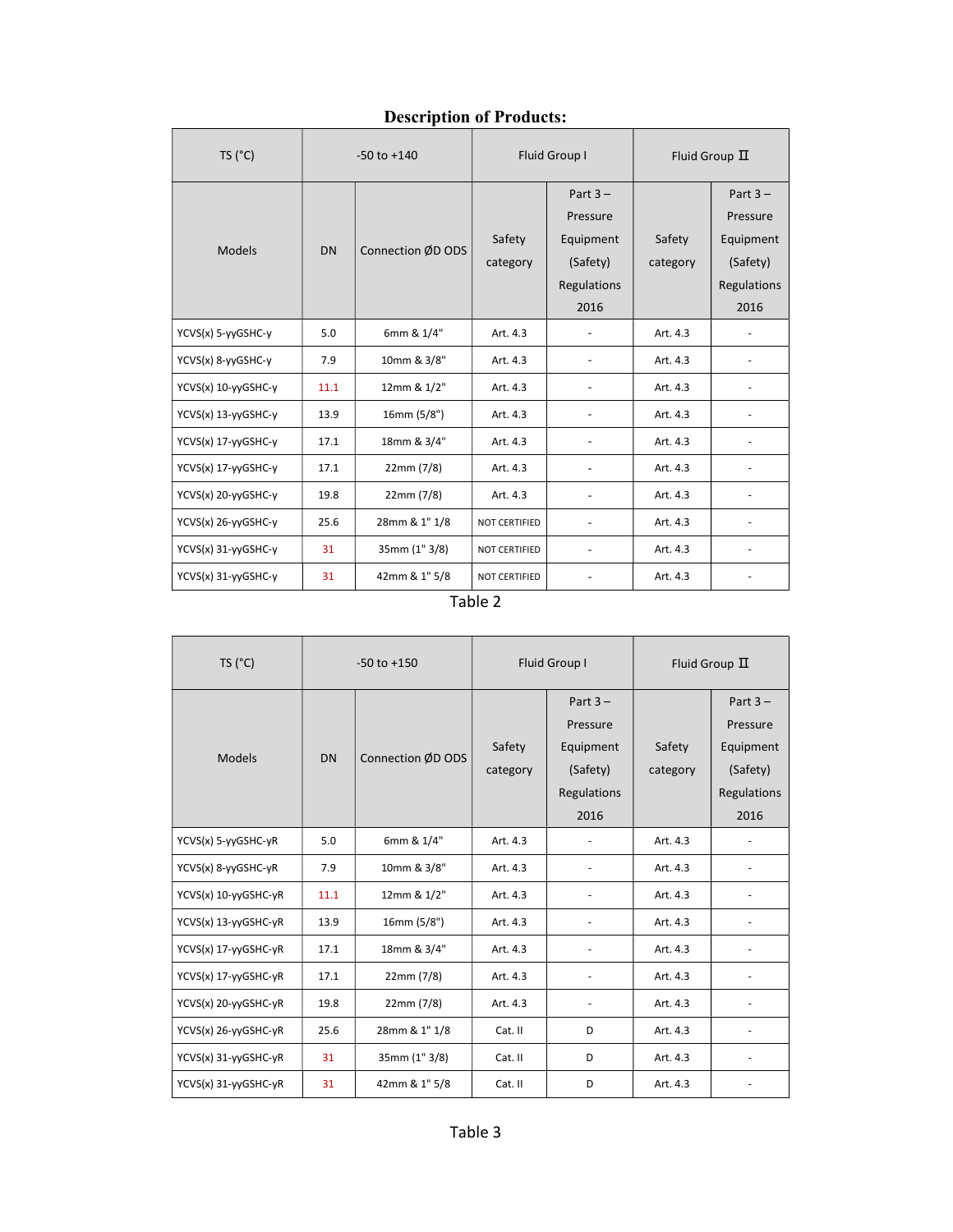| TS (°C)       | $-40$ to $+160$ |                           | Fluid Group I                  |             | Fluid Group $\Pi$ |                          |
|---------------|-----------------|---------------------------|--------------------------------|-------------|-------------------|--------------------------|
|               |                 |                           |                                | Part $3 -$  |                   | Part $3 -$               |
|               |                 |                           |                                | Pressure    |                   | Pressure                 |
| <b>Models</b> | <b>DN</b>       |                           | Safety                         | Equipment   | Safety            | Equipment                |
|               |                 | Connection ØD ODS         | category                       | (Safety)    | category          | (Safety)                 |
|               |                 |                           |                                | Regulations |                   | Regulations              |
|               |                 |                           |                                | 2016        |                   | 2016                     |
| CCV10-xxx     | 19.8            | $1/4$ "; $3/8$ "          | Art. 4.3                       |             | Art. 4.3          |                          |
| CCV17-xxx     | 25.6            | $1/2$ ", $5/8$ ", $3/4$ " | Cat. II                        | D           | Art. 4.3          | $\overline{\phantom{m}}$ |
| CCV25-xxx     | 39.0            | 7/8"                      | Cat. II                        | D           | Cat.1             | A (point 1)              |
| CCV32-xxx     | 48.6            | 1" 1/8                    | Cat. II                        | D           | Cat. I            | A (point 1)              |
| CCV38-xxx     | 63.5            | 1"3/8                     | Cat. II                        | D           | Cat. I            | A (point 1)              |
| CCV50-xxx     | 76.1            | 1" 5/8                    | <b>NOT</b><br><b>CERTIFIED</b> |             | Cat. I            | A (point 1)              |

#### Table 4

| TS (°C)       | $-40$ to $+150$ |                   | Fluid Group I      |                                                                       | Fluid Group $\Pi$  |                                                                        |
|---------------|-----------------|-------------------|--------------------|-----------------------------------------------------------------------|--------------------|------------------------------------------------------------------------|
| <b>Models</b> | <b>DN</b>       | Connection ØD ODS | Safety<br>category | Part $3-$<br>Pressure<br>Equipment<br>(Safety)<br>Regulations<br>2016 | Safety<br>category | Part $3 -$<br>Pressure<br>Equipment<br>(Safety)<br>Regulations<br>2016 |
| BCV08-005**   | 6.5             | 3/8               | <b>NA</b>          | ٠                                                                     | Art. 4.3           | ٠                                                                      |
| BCV08-001     | 6.5             | 3/8               | <b>NA</b>          | ٠                                                                     | Art. 4.3           |                                                                        |
| BCV13-002     | 14.2            | 1/2               | <b>NA</b>          | ٠                                                                     | Art. 4.3           |                                                                        |
| BCV13-001     | 14.2            | 5/8               | <b>NA</b>          |                                                                       | Art. 4.3           |                                                                        |

#### Table 5

X position: no letter indicates a model with normal spring; "H" letter indicates a model with reinforced spring

yyy position: identifies the connections size

#### Note:

All the models listed in the table above classified as "Art. 4.3" aren't subjected to the Essential Safety Requirements set out in the Pressure Equipment (Safety) Regulation 2016(2016/1105), Article 2 because their characteristics are below or equal to the limits fixed in Article 6 (c) (i) of the same Regulation. As mentioned in the Directive all these products have a nominal size "DN" below or equal to :